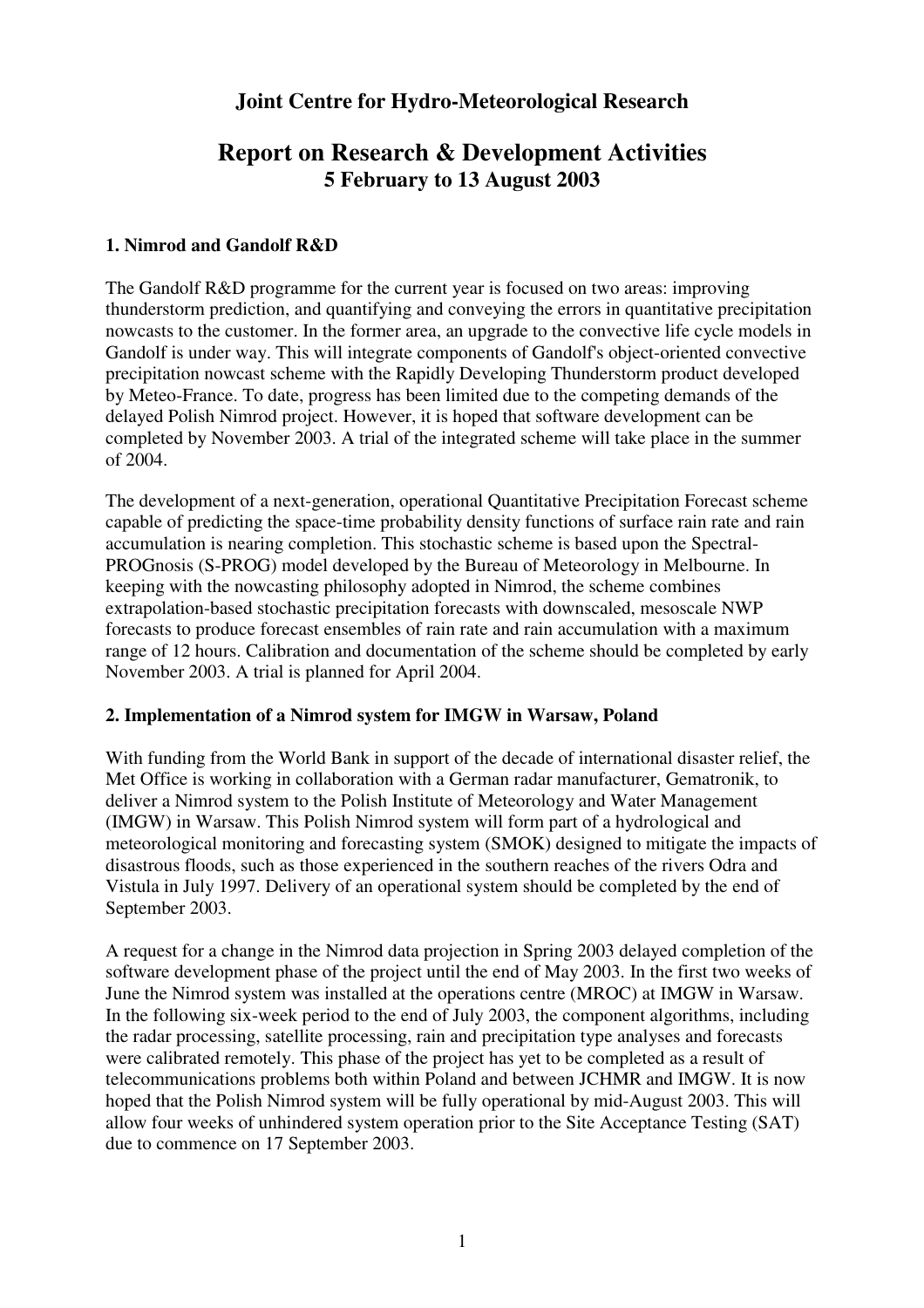## **3. Rainfall Collaboration Project**

There are currently about 60 Environment Agency raingauges reporting routinely to the Met Office from three regions. Data acquisition from the remaining regions has continued to slip, with Wales now expected in October. It seems unlikely that the full proposed network will now be implemented.

The available data are being used routinely in the Met Office radar-gauge analysis scheme for the parts of the country for which data are available. However, the results are being frequently compromised by missing data appearing as zeros.

Use of the gauges in the radar correction step is awaiting their availability with standard 5-digit identifiers.

## **4. Hyrad**

Routine maintenance and support to the Environment Agency's 200-user implementation of Hyrad (HYdrological RADar processing and display system) continues.

Implementation of Hyrad as part of a pilot flood forecasting and warning system for Belgium in the Demer Basin is on schedule for completion at the end of September. The system is currently undergoing operational system testing; training is scheduled in September ready for system handover on 1 October. New developments include derivation of catchment average rainfall from rainfall fields on any projection, raingauge-only rainfall forecasting, support of radar data received in BUFR format, and support of Floodworks interface formats for ingesting raingauge telemetry data and exporting catchment average rainfall time-series for use with flood forecasting models. The first of these developments would now allow the EA to immediately receive Met Office NWP rainfall fields on a rotated pole lat-long projection (and in Nimrod file format) and derive from them catchment-average rainfall time-series for use in its flood forecasting and modelling systems.

### **5. Use of Nimrod in flood forecasting**

Currently the Environment Agency's hydrological flood forecasting models are calibrated with data from raingauges rather than from radar products. This is a factor that limits confidence when raingauges are used with very-short-range precipitation forecasts derived from radar analyses and other fields available within the Met Office's Nimrod system. Also, in many areas the precipitation amounts analysed from radars have better spatial representativity than those derived from raingauges, which should make the former the 'best estimate' for input to rainfallrunoff models. This project aims to find out if there is a benefit to be derived from the use of Nimrod products in flood forecasting models, to quantify it and assess its sensitivity to changes and enhancements to the Nimrod products.

The CEH bid to participate in this work is being considered by the Met Office and the Environment Agency. Nimrod data retrieval for the calibration and testing of Calder catchment PDMs is proceeding, but at a slower rate than planned. Code has been implemented to produce measures of the difference between the standard Nimrod hourly rain analyses and the corresponding analyses produced with real-time raingauge data combined with radar data.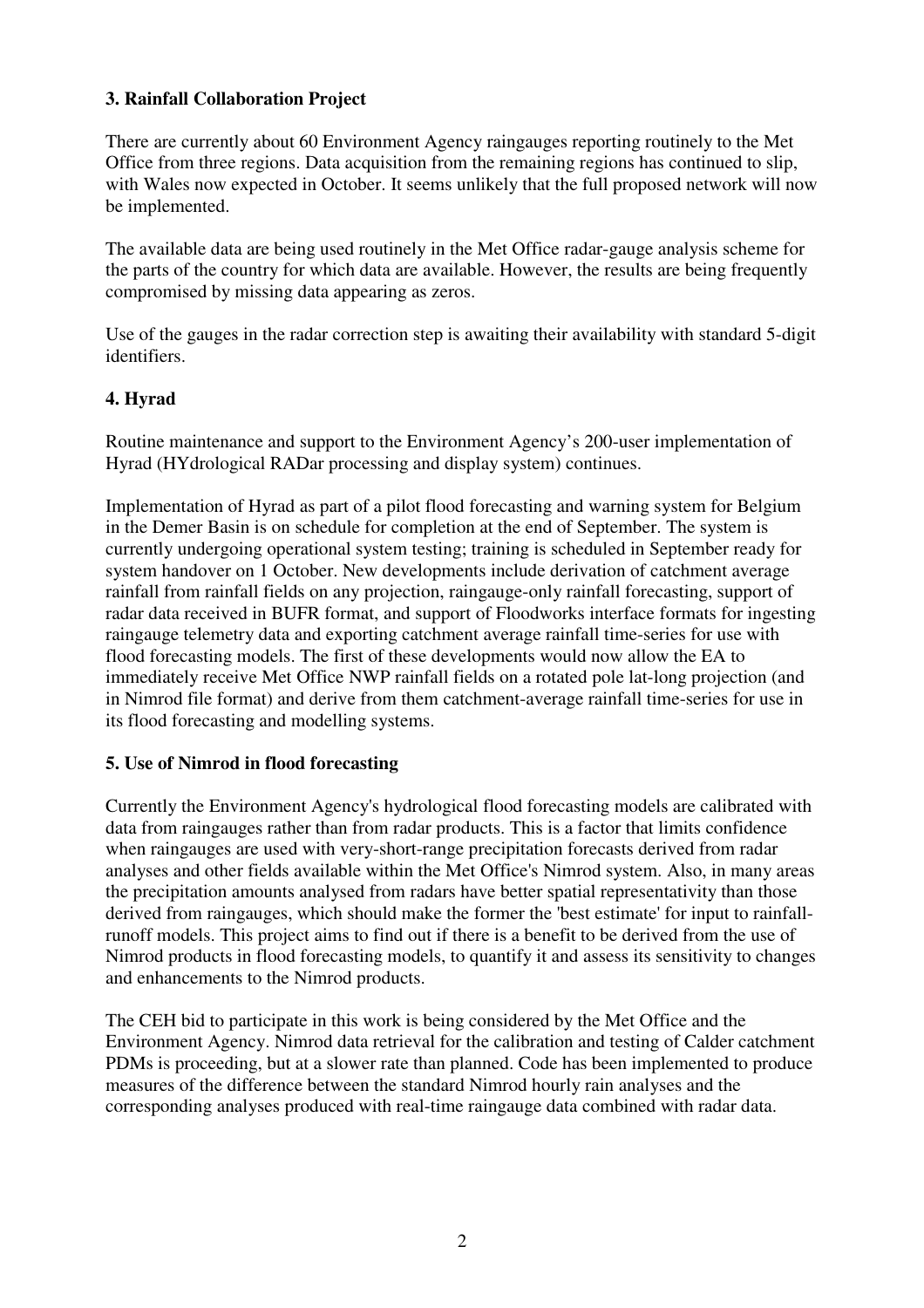## **6. Development of a storm-scale NWP model for quantitative precipitation forecasting**

A scientist at the JCMM, Reading who works two days a week at the JCHMR, is working on a project, funded jointly by the Met Office and Defra, to assess the hydrological performance of the Met Office NWP model when experimentally run with a gridlengths of 1-4 km.

An interim report has been written which documents the results from simulations of four convective case studies using the model with horizontal gridlengths of 12, 4, 2 and ~1km (and 38, 45 or 76 vertical levels). In all four case studies, an increase in horizontal resolution produced more accurate forecasts.

A second interim report has been written, documenting the sensitivity of high-resolution model forecasts to the convection scheme. This highlighted problems when using a 4km grid, and further emphasized the benefits of the 1km grid.

Code has been written to develop high-resolution output diagnostics and verification scores. The emphasis has been on verifying probabilities derived from the local neighbourhood surrounding each gridpoint in space and time, against radar data.

Additional case studies are being sought from the current summer.

#### **7. Post-event evaluation**

The New Year heavy rainfall and flooding event caused disruption over many areas. The meteorological and hydrological forecasting of the event is being analysed and a report is being written for the Met Office and the Environment Agency.

#### **8. Rainfall forecast performance monitoring**

This project undertaken by CEH, was commissioned jointly by the Environment Agency and the Met Office. It aimed to develop methodology and algorithms for monitoring the quality of rainfall forecasts produced for the Agency by the Met Office in the form of the Daily Weather Forecast, the Evening Update and the Heavy Rainfall Warning. It first reviewed current methodology and practice in monitoring the performance of rainfall forecasts.

Recommendations relating to the content, format and delivery mechanisms of the forecast products were made. The study developed a framework for forecast assessment, addressing issues such as selection of performance measures, choice of "ground truth", and sources of comparative forecasts such as rainfall forecasts obtained directly from the Mesoscale Model and from the Nimrod radar-based product. New methods for assessing the accuracy of performance measures – as determined by a given rainfall forecast, ground-truth and comparative forecast dataset – were formulated. Application of the assessment procedure was demonstrated on a selection of storm events and served to develop practical experience in its use leading to recommendations for operational implementation by automated and manual means.

The main conclusion points to the advantages of using a small and rather simple set of performance measures for assessment. The mean absolute error provides an easily understood and stable measure of the "typical size of error", in the same units as the rainfall forecast. For a categorical measure of rainfall threshold exceedence, the Critical Success Index and False Alarm Rate provide a useful pairing that are widely used and easily understood. For assessing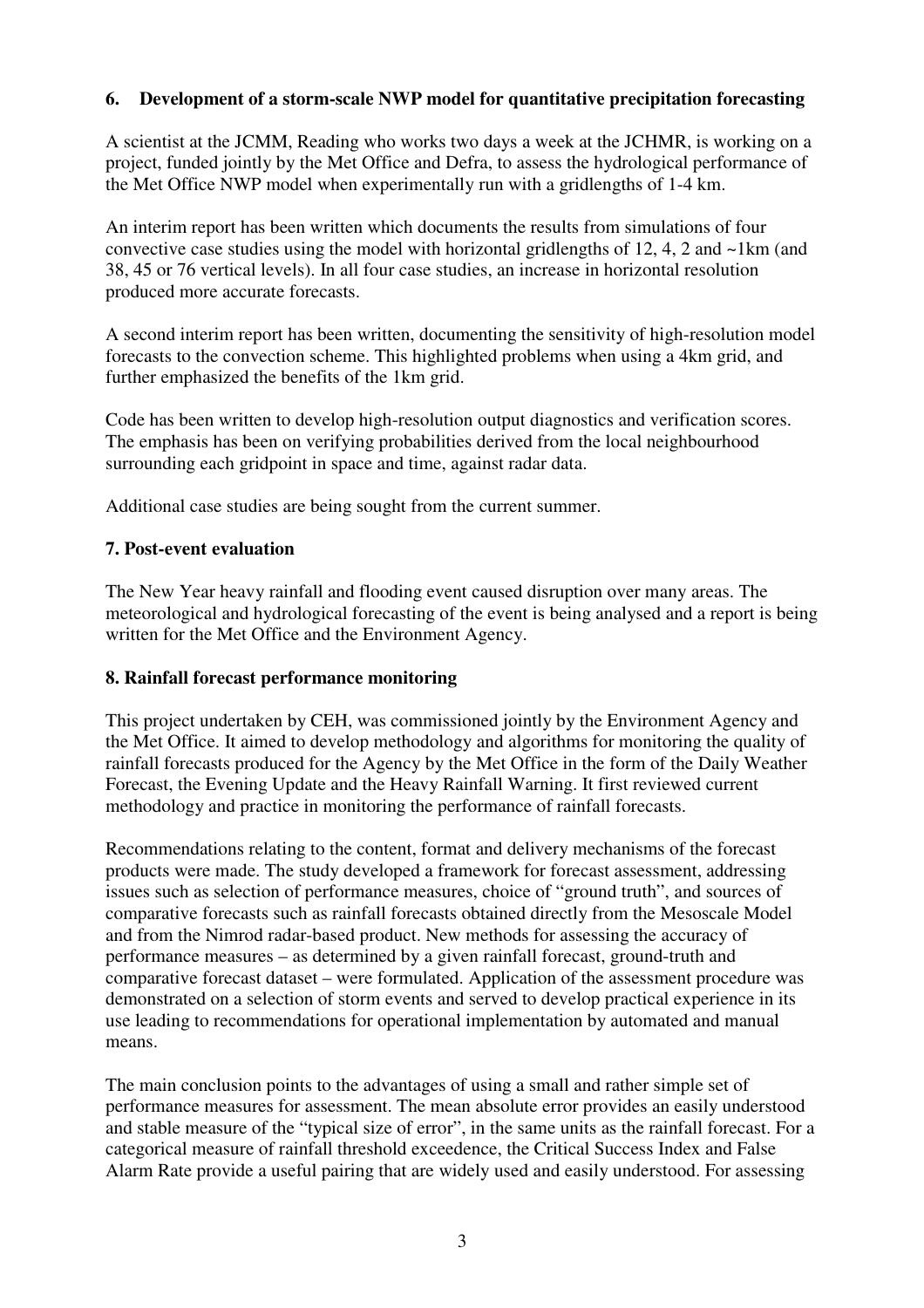probability forecasts, the Continuous Brier Score provides a simple measure analogous in form to the mean absolute error. Measures of forecast bias are also included in the selected set of performance measures considered important. The main project outputs were a project report and a PC tool (with User Guide) for Heavy Rainfall Warning Assessment.

## **9. Development of a soil state and surface hydrology model in Nimrod**

Information on the hydrological state of the ground is required by a variety of customers: the Environment Agency need to know the antecedent soil state for flood forecasting and also for water resource assessments; the military need information to enable them to make decisions on the ability of the terrain (potentially anywhere in the world) to support and allow passage of heavy vehicles; water companies and farmers also benefit from knowledge of the amount of water in the soil and how much of it is evaporating into the atmosphere.

Work in previous years has resulted in improved surface runoff and hydrology in the Met Office Surface Exchange Scheme (MOSES) by including CEH's Probability Distributed Moisture (PDM) scheme, the implementation of MOSES-PDM in the Nimrod nowcasting system, the representation of heterogeneity of snow cover in MOSES, assessment of the sensitivity of the soil moisture diagnosed by MOSES to ancillary data describing the soil properties, the development of a technique to map the spatial distribution of soil moisture within a model grid-square, the improvement of the treatment of soil freezing and thawing and the development of a prototype flood routing and overtopping model for use in remote areas.

Work in the current year will develop further the flood water routing and overtopping model, extend the validation of outputs from MOSES-PDM with new observed data and pull through previous years' research by implementing new or improved components of MOSES-PDM into Met Office operational modelling systems.

Achievements over the past six months have included:

(i) *Comparison with MORECS*. The completion of a comparative study of the outputs from MOSES-PDM and the older Met Office Rainfall and Evaporation Calculation System (MORECS) when both are driven by historical data for the past 40 years. A report was written and accepted by the Environment Agency as a basis for their decisions about if, when and how to change their systems to accept Nimrod-MOSES-PDM outputs in place of those from MORECS. The report concludes that the differences between MOSES-PDM and MORECS are largely due to known deficiencies in MORECS. It includes recommendations for implementation and further work. The 40-year run of MOSES-PDM using MORECS forcing data has been completed, and outputs are available to the Environment Agency for use in calibrating downstream models.

(ii) *Soil freezing*. The completion of tests to assess a new way of treating soil freezing in MOSES-PDM. The results showed that the response of MOSES-PDM did not compare well with observed data (from the BOREAS study in Canada, University of Alaska studies in Alaska and CEH data in Svalbard). Both the original and trial soil freezing schemes gave poor results. However, this may be partly due to the model canopy parameterisation being switched off in the tests. A report was written describing the trial and its results.

(iii) *Soil moisture mapping.* The completion of a report on mapping soil moisture onto the terrain using a Wetness Index derived from the soil moisture distribution and the Topographic Index. Use of the topographic index to downscale the soil moisture information worked well for the Wye catchment but very poorly for the Pang catchment, so cannot be considered of general applicability.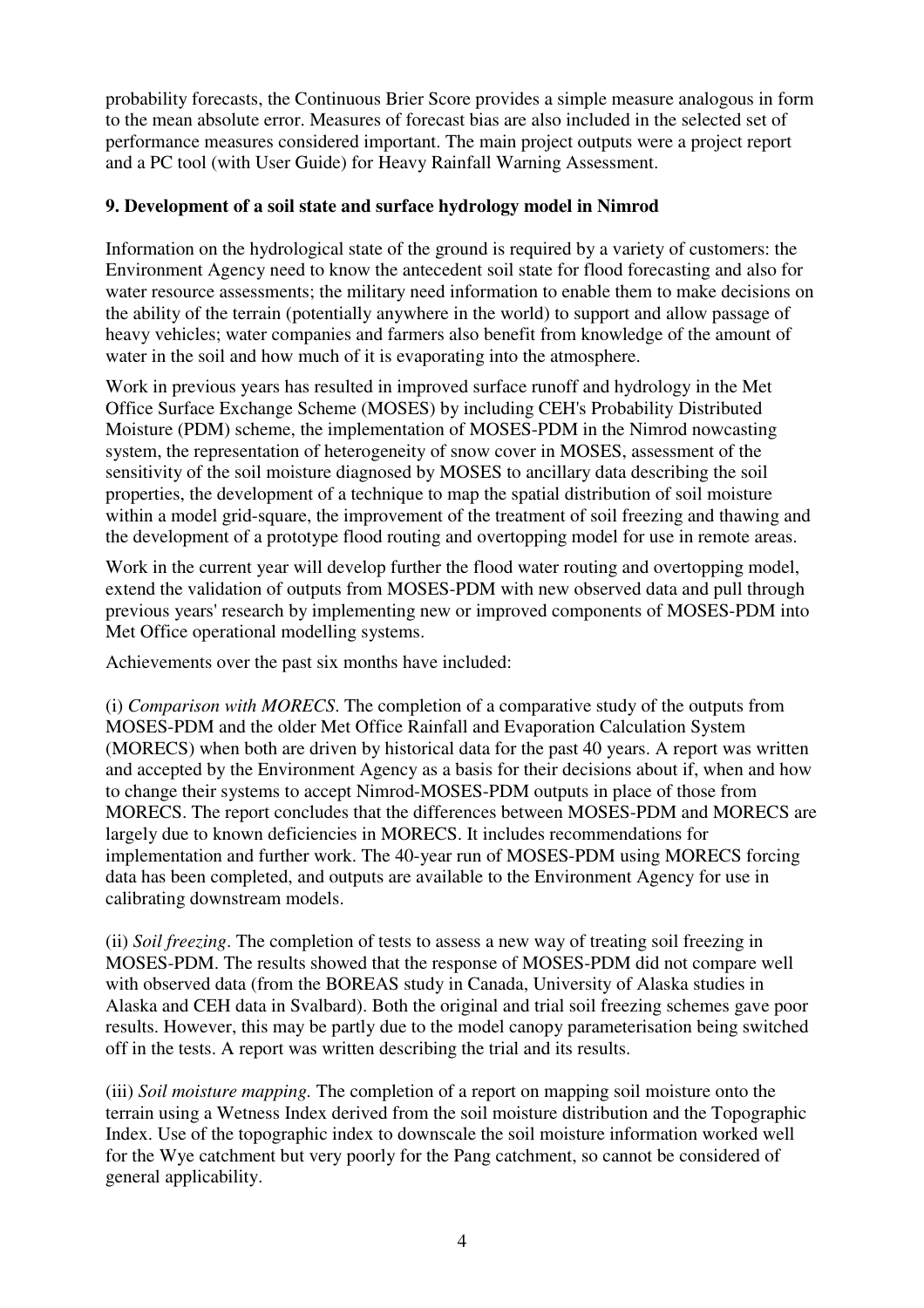(iv) *Critical value of soil moisture*. The start of an investigation to find out why the Nimrod-MOSES-PDM soil moisture is persistently less than its critical value, even in winter periods when evaporative losses are small and rainfall frequent. There appears to be an incompatibility between the specified critical point and hydraulic parameters for the soil. Investigations have so far concentrated on the method of deriving MOSES' hydraulic parameters from the van Genuchten parameters in the basic soils data. A definition of the critical point valid for a large range of soils will be also be sought.

(v) *Routing and out-of-bank flows*. The surface and subsurface runoffs generated from MOSES-PDM grid squares are being used as input to a flow routing and inundation model under development by CEH. The flow paths are automatically delineated using a digital terrain model. A preliminary formulation of the model and results from it applied on a 5 km model grid, for the Thames, Wharfe and Derwent rivers, are contained in the March 2003 contract report. A 1 km version of the model has recently been implemented which has involved redefining the flow paths at this scale, manually correcting for misaligned flow paths in the process. Representation of inundation requires inference of bankfull discharge at any stream location based on readily available information. A relationship with area and average annual rainfall has been established allowing a notional bankfu1l discharge to be estimated for all 1 km grid squares over the Nimrod domain. Refinement of the routing model formulation is being investigated involving a variable wave speed dependent on discharge and parameterised in terms of the bankfull discharge that can be inferred from the procedure discussed above. Results from a range of gauged rivers across England and Wales are providing useful feedback to the model development.

#### **10. Global water and carbon cycles**

**Topographic control on soil moisture in GCMs.** A paper on the effect of including topography-based sub-grid soil moisture variation within the global climate model (GCM) has been written and was accepted for publication in the Journal of Hydrometeorology. The new land parameterisation improves the GCM's ability to simulate the present day climate. It also affects the predicted climate change.

**Global Soil Wetness Model intercomparison**. Preparatory work is underway to assess MOSES within the intercomparison project, the Global Soil Wetness Project (GSWP2). The model is to be forced with 17 years of observed/analysed data allowing a detailed assessment of its performance to be made.

**Analysing rainfall extremes using the RCM.** An investigation is continuing, analysing rainfall predictions from the Hadley Centre Regional Climate Model. This fine resolution climate model is "nested" in the full GCM for different time periods corresponding to various prescriptions of atmospheric greenhouse gas concentrations. The emphasis of this collaboration with the Hadley Centre is on considering rainfall extremes. Originally used to provide understanding of the Autumn 2000 UK floods, this model was found to compare very well with the statistical properties of known rainfall records. Since that study, new simulations have become available including an upgrade from HadRM2 to HadRM3. Following on from the 2000 Floods Report to Defra, fuller investigations of the models and their differences are being made. In particular, we are now learning about the relative importance of the driving GCM, as compared to RCM parameterisation, upon extreme rainfall characteristics. There is an emerging requirement to understand the physical basis for projected changes in adjusted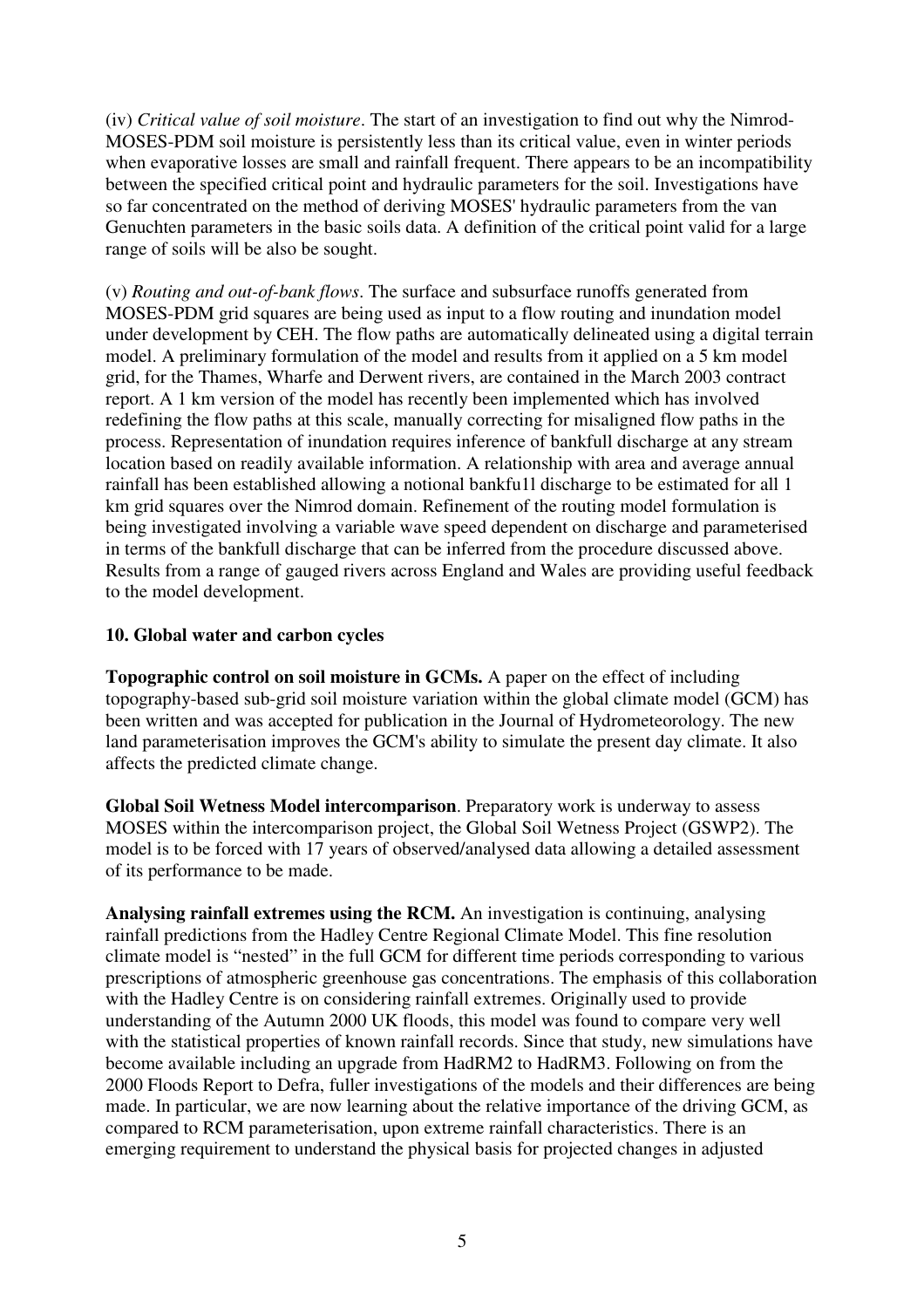rainfall return periods for higher  $CO<sub>2</sub>$  concentrations. This will require innovative model diagnostics.

**Land-atmosphere feedbacks on the global carbon cycle.** The global carbon cycle is being investigated, with an emphasis on land-atmosphere feedbacks. In many circumstances this could be a positive feedback due to ecosystem respiration losses in a greenhouse gas enriched climate, adding to anthropogenic fossil fuel emissions. This may be especially true of the South American region, and existing GCM simulations by the Hadley Centre predict major die-back from 2050 onwards. By comparing CEH datasets of  $CO<sub>2</sub>$  fluxes with Hadley Centre land surface models, this result is being investigated further. Sensitivity studies to perturbing parameters of the land surface are also being analysed and uncertainty bounds developed for the timing of any potential loss of Amazonian rainforest.

**Global Climate and Carbon Impacts Modelling**. The global carbon cycle has been added to the GCM analogue model. Coupled with MOSES and TRIFFID, this generates a new impacts tool called IMOGEN (Integrated Model Of Global Effects of climatic aNomalies). This climate model is based upon linearities observed in surface climatology (when compared to global land temperature) and as derived from the Hadley Centre GCM. The surface climatology is produced monthly and for the same gridbox scale as the GCM. IMOGEN represents a reasonable approximation to the full GCM and, although not a substitute for this, its most important application is to allow interpolation of existing computationally-demanding GCM simulations to a range of other emission scenarios. These runs are now being undertaken for the SRES emission scenarios. IMOGEN is also being configured for inversion "stabilisation" studies. It is hoped that IMOGEN will become a tool for answering policy questions by the Hadley Centre, allowing rapid estimates corresponding to "what if?" questions related to different projected uses of fossil fuels. Such results can be confirmed and refined later by full use of the GCM.

**Wetland methane emission feedback on climate change.** An assessment of the potential feedback of wetlands methane emissions on climate change is being carried out. The observed variability in present-day atmospheric methane concentration has been used to constrain a simple wetlands methane emission parameterisation. This new interactive wetlands model was then incorporated into the Met Office Surface Exchanges Scheme (MOSES) so that a suite of GCM-analogue model (IMOGEN) transient climate change simulations could be carried out to assess this potential feedback. A draft paper on this is now being prepared.

## **11. JCHMR Fellowship**

A study of synoptic scale land surface variability and its impact on the atmosphere has been completed. This work exploited Meteosat imagery over tropical North Africa to diagnose patterns of surface flux variations. When combined with atmospheric analyses this technique has illustrated for the first time how soil moisture variations can generate heat lows at the synoptic scale. Preliminary work has also been undertaken to assess the impact of soil moisture anomalies in case studies. These studies centre on the development of rapidly intensifying vortices, which subsequently became Atlantic hurricanes. This is currently being investigated further using the Unified Model. In collaboration with Reading Meteorology Department and the Hadley Centre, there has also been some progress in understanding the land-atmosphere "coupling strength" of the Unified Model, as compared with other GCMs, under the auspices of the GEWEX "GLACE" project. Finally, work has been completed assessing favoured time and length scale dependencies of soil moisture – rainfall feedbacks using a cloud-resolving model.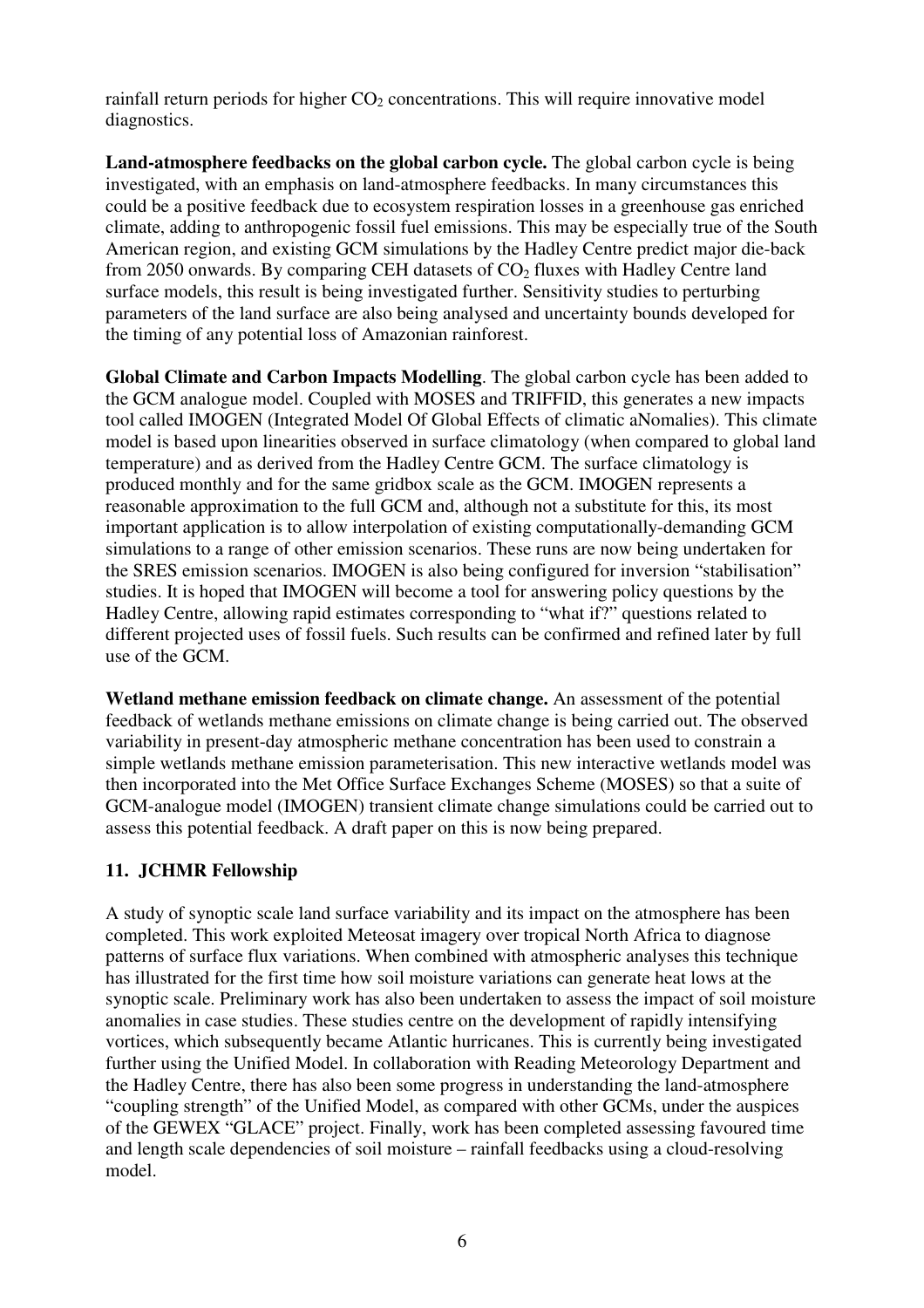#### **12. Flood prediction using the RCM**

A flow routing model for coupling to a Regional Climate Model (RCM) is under development by CEH under the Hadley Centre's research programme commissioned by Defra. The model formulation is based on that already discussed under 3.9 (v) but applied across a wider area of coverage (Europe) and a coarser scale (25 km, the scale of the RCM grid currently in use) and at a daily rather than hourly time-step. Also, because runoffs from the RCM are currently unreliable, the main input to the model is RCM rainfall which is transformed via a simple runoff production function to obtain surface and subsurface runoffs as an interim measure. The purpose of the model is two-fold: to provide water discharges to the seas around Europe for input to ocean model and to provide estimates of flood discharge and inundated areas across Europe, in today's and future climates. An initial form of the model, and its application to the Seine, Elbe and Thames rivers, has been outlined in the March 2003 report to Defra. The prototype model has also been prepared for integration in the Unified Model Version 5.5 for use as an RCM-coupled model. Ongoing work is creating a fine resolution version of the model (1 km, 1 hour) for use with RCM data disaggregated to 1 km using the gridded 1 km SAAR dataset for application to UK catchments relevant to the study of the 2000 floods and the causal mechanisms involved.

A second component of the project is using the PDM rainfall-runoff model to derive, by continuous simulation, flood frequency estimates for UK catchments using rainfall and potential evaporation (PE) estimated from the outputs of a 25km Regional Climate Model (RCM). The PDM model parameters are determined through regression relationships to catchment properties established under an earlier Defra project. The previously reported initial investigation on 5 catchments has been extended to 15. Results obtained from an RCM run using ECWMF re-analysis boundary forcing provides flood frequency curves that compare well with those obtained using rainfall and PE estimates based on observed data. Using outputs from a 2080s RCM run allows changes to the flood frequency curve to be analysed. Possibly contrary to expectations, most catchments in the south and east of England show a decrease in flood frequency; others show very little change whilst some show moderate to large increases. The results are best seen as demonstrating the application of the methodology, and not providing reliable estimates of future flood frequencies, since they represent the outcome of a single RCM nested within a single GCM for one emission scenario. Reports have been submitted to Defra on the initial and extended investigation. Ongoing work aims to use the PDM catchment model, along with the flow routing model described above (in principle, more suited to larger catchments), to assess the 2000 floods in the context of the recent past.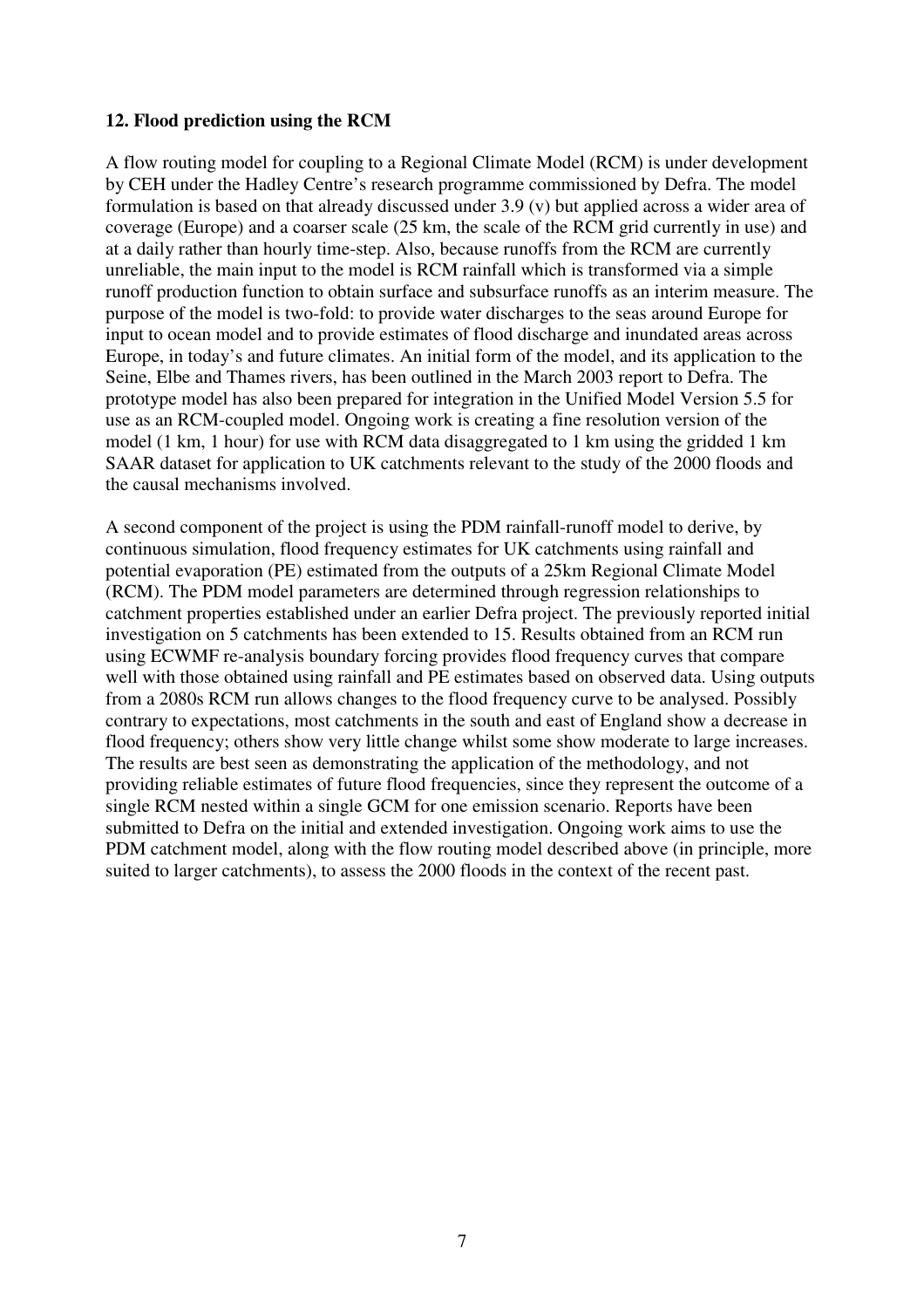## **Publications**

Bell, V.A. and Moore, R.J. 2003. Development of a flow routing and flood inundation facility for Nimrod/CMetS: Preliminary formulation and results. Report to the Met Office, CEH Wallingford, 27pp.

Bell, V.A., Moore, R.J. and Jones, R.G. 2003. Development of a flow routing model coupled to a Regional Climate Model for Europe: Preliminary formulation and results. Annex 15a subcontract report to Defra, CEH Wallingford, 42pp.

Betts, R.A., Cox, P.M., Collins, M., Harris, P.P., Huntingford, C. and Jones, C.D.: 2004 The role of ecosystem-atmosphere interactions in simulated Amazonian precipitation decrease and forest dieback under global climate warming. *Theoretical and Applied Climatology*, accepted subject to revision.

Bowler, N., Pierce, C.E. and Seed, A. 2003. Development of a precipitation nowcasting algorithm based upon optical flow techniques. *Journal of Hydrology*, in press.

Clark, D. B., Taylor, C. M., and Thorpe, A. J. 2003. Feedback between the land surface and rainfall at convective length scales. *Journal of Hydrometeorology*, submitted.

Clark, D. B., Taylor, C. M., Thorpe, A. J., Harding, R. J. and Nicholls, M. E. 2003. The influence of spatial variability of boundary-layer moisture on tropical continental squall lines. *Q. J. R. Meteorol. Soc*., **129**, 1101-1121

Cox, P.M., Betts, R.A., Collins, M., Harris, P.P., Huntingford, C. and Jones, C.D. 2004. Amazon dieback under climate-carbon cycle projections for the 21st Century. *Theoretical and Applied Climatology,* accepted subject to revision.

Essery, R. L. H., Best, M. J., Betts, R. A., Cox, P. M. and Taylor, C. M. 2003. Explicit representation of subgrid heterogeneity in a GCM land surface scheme. *Journal of Hydrometeorology*, **4**, 530-543

Gedney, N. and Cox, P.M. 2003. The sensitivity of global climate model simulations to the representation of soil moisture heterogeneity. *Journal of Hydrometeorology*, in press.

Huntingford, C., Harris, P.P., Gedney, N. Cox, P.M., Betts, R.A., Marengo J. and. Gash, J.H.C. 2003. Investigating the potential for Amazon die-back in a future climate using a GCM analogue model. *Theorectical and Applied Climatology*, accepted.

Huntingford, C., Jones, R.G., Prudhomme, C., Lamb, R., Gash, J.H.C. and. Jones D.A.2003. Regional climate-model predictions of extreme rainfall for a changing climate. *Q. J. R. Meteorol. Soc*, **129**, 1607-1621

Jones, A.E., Jones, D.A. and Moore, R.J. 2003. Development of Rainfall Forecast Performance Monitoring Criteria. Phase 1: Development of Methodology and Algorithms. Report to the Environment Agency and the Met Office, CEH Wallingford, 291pp.

Jones, A.E., Jones, D.A. and Moore, R.J. 2003. Heavy Rainfall Warning Assessment Tool User Guide. Report to the Environment Agency and the Met Office, CEH Wallingford, 53pp.